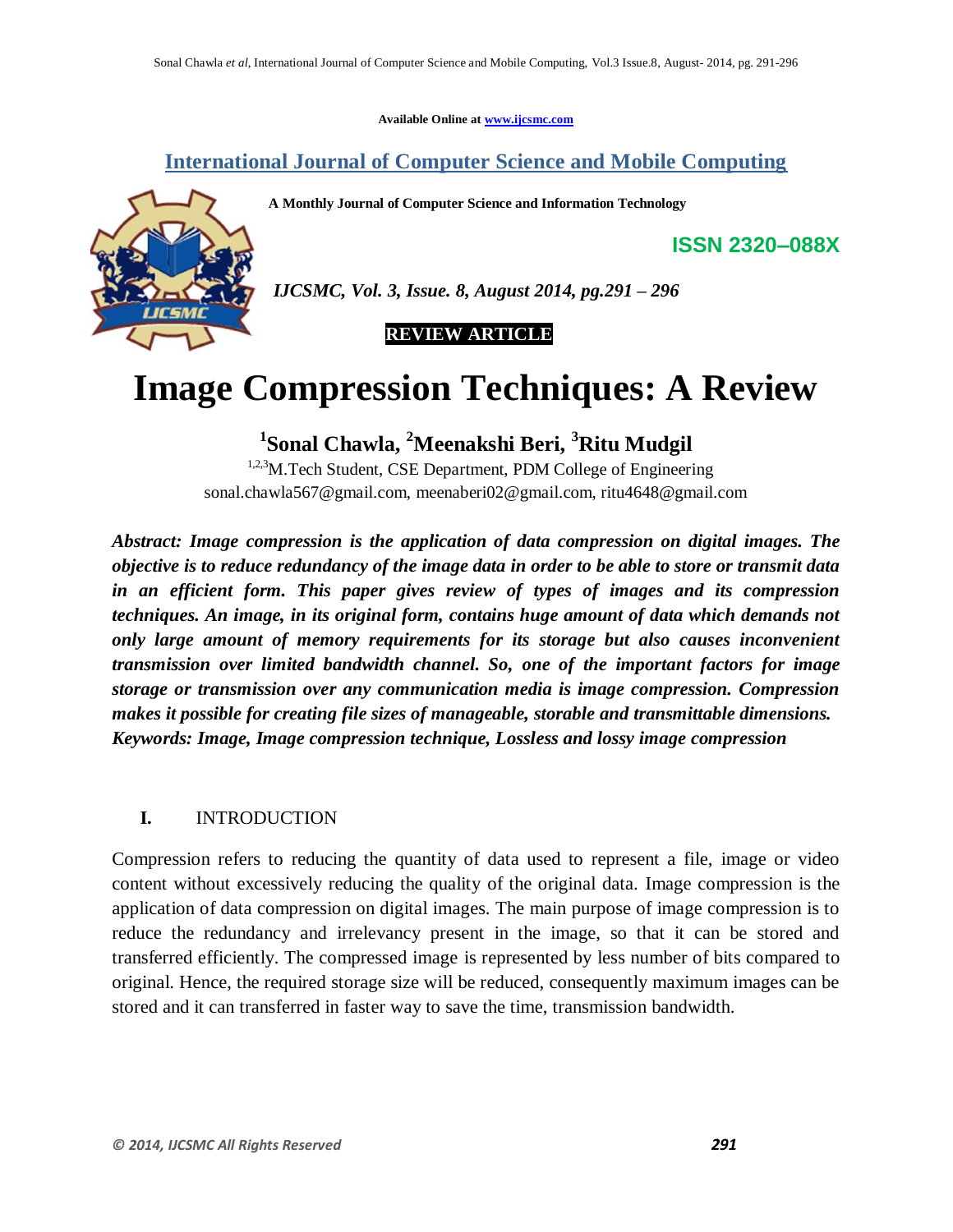

Fig 1 General Compression Decompression

First of all the image is taken from the image dataset. The mapper converts the input image into inter pixel coefficients. Transformation for the mapper may be DCT, wavelet or Curvelet transform. Each has its own advantages and disadvantages. Second stage is the quantizer which simply reduces the number of bits needed to store the transformed coefficients. It is many to one mapping in which larger values are quantized into smaller value. It is a lossy process and it is the main source of compression in an encoder. Quantization reduced the number of bits so it results some kind of information loss. Quantizer can be scalar or vector quantization. An entropy encoder compressed the quantized values and improves the compression. The reverse Process Decoder, Dequantizer and inverse mapper is obtained to reconstruct the image and it is called decompression.

In image compression, redundancies are classified into three types namely coding redundancy, inter-pixel redundancy and psycho visual system. Coding redundancy is present when less than optimal code words are used, which results in coding redundancy. A result from correlations between the pixels of an image is called inter-pixel redundancy. Due to data, omitted by the Human Visual System (HVS) that is visually non-essential information is called psycho visual redundancy. The reconstructed image can be obtained by compressed data. This process is called inverse process or decompression.

#### **II.** TYPES OF IMAGES

In a raw state, images can occupy a large amount of memory both in RAM and in storage. Image compression reduces the storage space required by an Image and the bandwidth needed when streaming that image across a network. Generally images are classified as the following.

 $\triangleright$  JPG: JPG is optimized for photographs and similar continuous tone images that contain many, numbers of colors [6]. JPG works by analyzing images and discarding kinds of information that the eye is least likely to notice. It stores information as 24 bit color. The degree of compression of JPG is adjustable. At moderate compression levels of photographic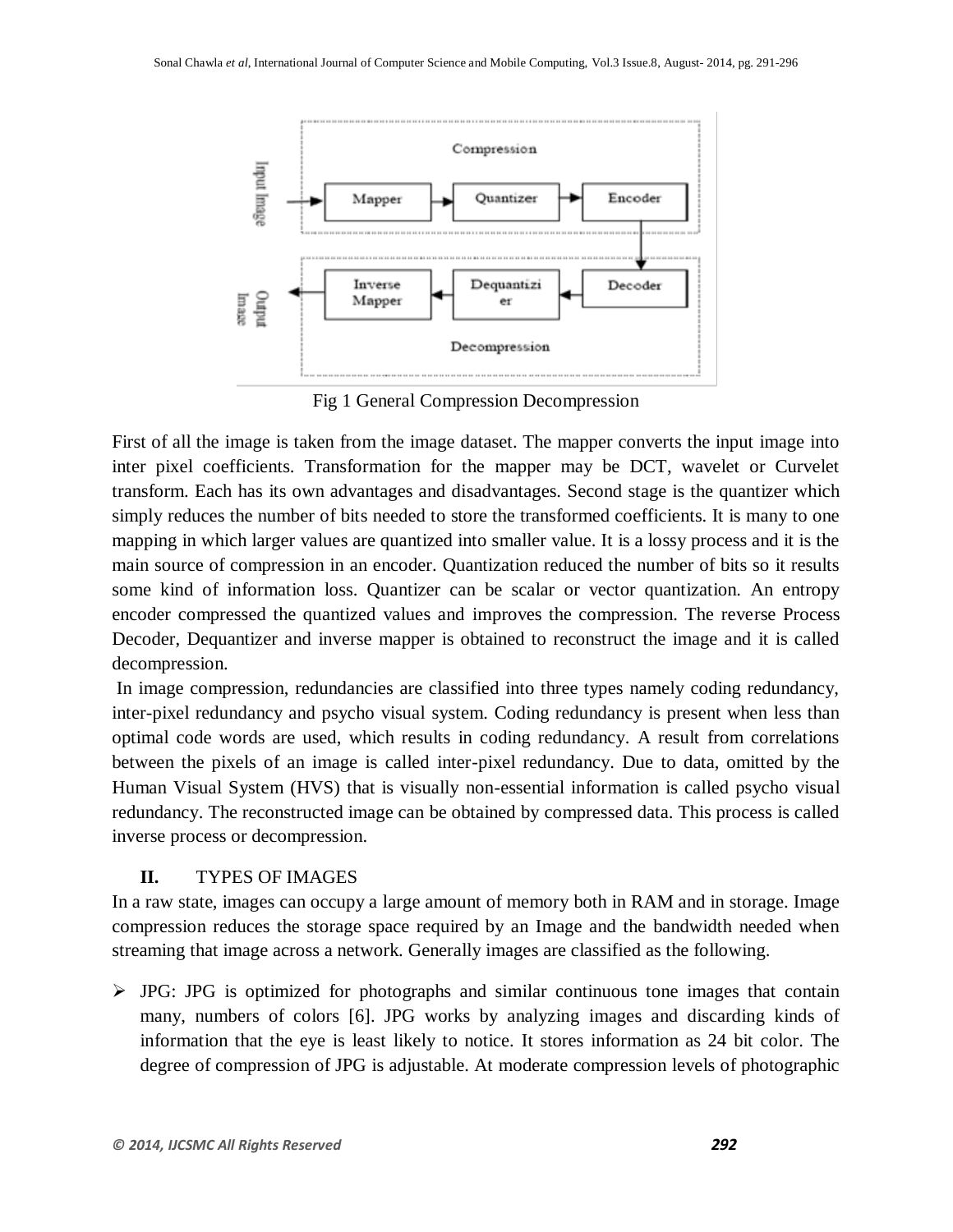images, it is very difficult for the eye to discern any difference from the original, even at extreme magnification. Compression factors of more than 20 are often acceptable.

- $\triangleright$  TIFF: The TIFF (Tagged Image File Format) is a flexible format that can be lossless or lossy compression [8]. It normally saves 8 bits or 16 bits per color (red, green, blue) for 24-bit and 48-bit totals, respectively. The details of the image storage algorithm are included as part of the file. In practice, TIFF is used almost exclusively as a lossless image storage format that uses no compression at all. TIFF files are not used in web images. They produce big files, and more importantly, most web browsers will not display TIFFs.
- JPEG: Joint Photographic Expert Group (JPEG) is an excellent way to store 24-bit photographic images, such as those used for imaging and multimedia applications. JPEG 24 bit (16 million color) images are superior in appearance to 8-bit (256 color) images on a Video Graphics Array (VGA) display and are at their most spectacular, when using 24-bit display hardware (which is now quite inexpensive) [5]. JPEG was designed to compress, color or gray-scale continuous-tone images of real-world subjects, photographs, video stills, or any complex graphics, that resemble natural subjects. Animations, ray tracing, line art, black-and-white documents, and typical vector graphics don't compress very well under JPEG and shouldn't be expected to. And, although JPEG is now used to provide motion video compression, the standard makes no special provision for such an application.
- $\triangleright$  GIF: Graphics Interchange Format (GIF) is useful for images that have less than 256-(2^8) colors, grayscale images and black and white text. The primary limitation of a GIF is that it only works on images with 8-bits per pixel or less, which means 256 or fewer colors. Most color images are 24 bits per pixel [4]. To store these in GIF format that must first convert the image from 24 bits to 8 bits. GIF is a lossless image file format. Thus, GIF is "lossless" only for images with 256 colors or less. For a rich, true color image, GIF may "lose" 99.998% of the colors. It is not suitable for photographic images, since it can contain only 256 colors per image.
- $\triangleright$  PNG: Portable Network Graphics (PNG) is a file format for lossless image compression. Typically, an image in a PNG file can be 10% to 30% more compressed than in a GIF format [4]. It allows making a trade-off between file size and image quality when the image is compressed. It produces smaller files and allows more colors. PNG also supports partial transparency. Partial transparency can be used for many useful purposes, such as fades and antialiasing for text.
- $\triangleright$  BMP: The Bitmap (BMP) file format handles graphics files within the Microsoft Windows OS. Typically, BMP files are uncompressed, hence they are large; advantage is that their simplicity, wide acceptance, and use in Windows program [8].
- RAW: RAW refers to a family of raw image formats (output) that are options available on some digital cameras [8]. These formats usually use a lossless or nearly-lossless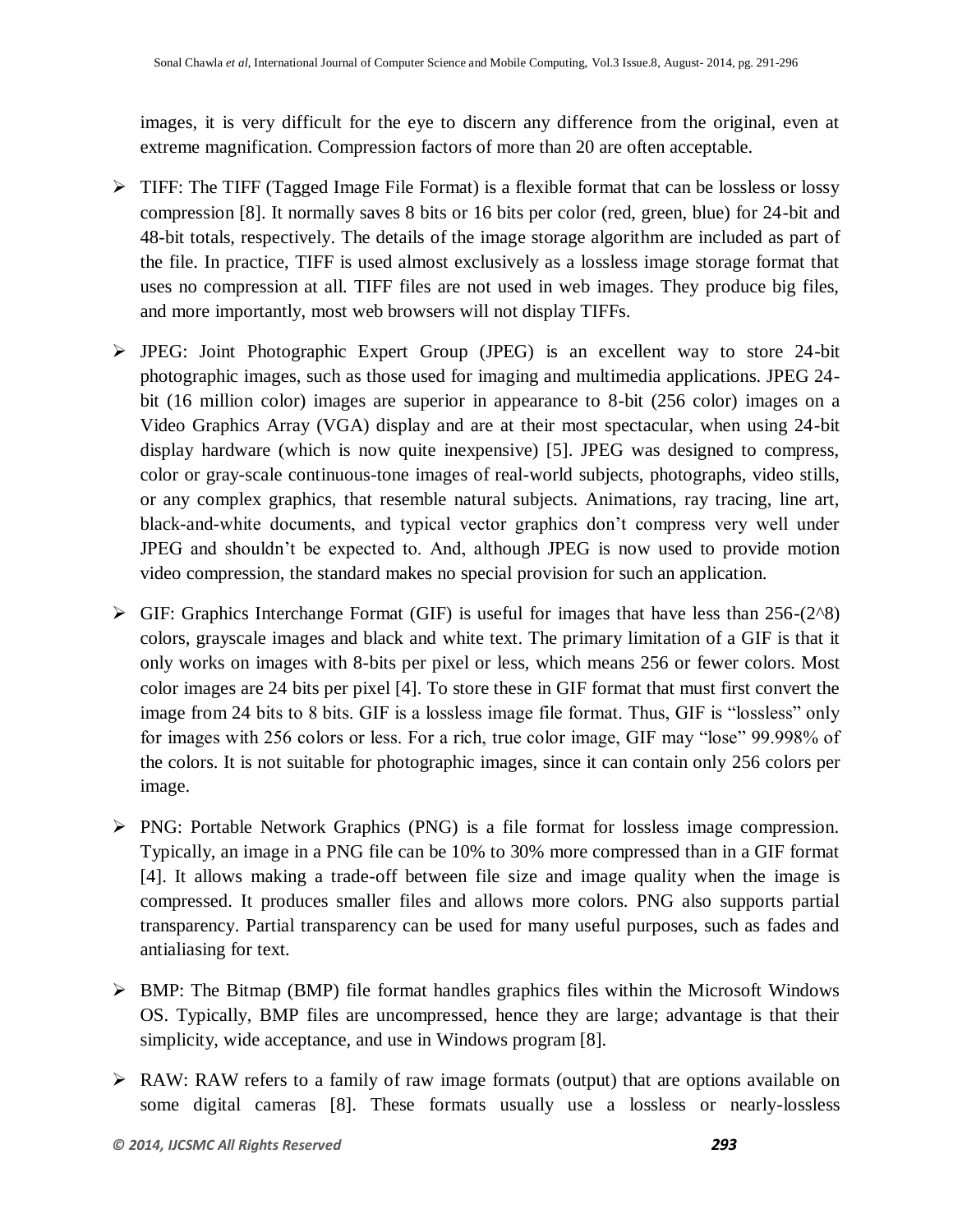compression, and produce file sizes much smaller than the TIFF formats of full-size processed images from the same cameras. The raw formats are not standardized or four smaller than TIFF files of the same image. The disadvantage is that there is a different RAW format for each manufactures and so has to use the manufacturer's software to view the images.

## **III.** COMPRESSION TECHNIQUES

Digital image is basically array of various pixel values.[1] In the digital image Pixels of neighborhood are correlated and so that this pixels contain redundant bits. By using the compression algorithms redundant bits are removed from the image so that size image size is reduced and the image is compressed. There are Two types of compression algorithm: Lossless and Lossy.



Fig2. Classification of compression techniques

#### A. Lossless Compression

In the lossless compression the compressed image is totally replica of the original input image, there is not any amount of loss present in the image.

a. Run Length Encoding

Run length Encoding (RLE) is one of the simplest image compression techniques. It consists of replacing a sequence (run) of identical symbols by a pair containing the symbol and the run length [7]. It is used as the primary compression technique in the 1-D CCITT Group 3 fax standard and in conjunction with other techniques in the JPEG image compression standard.

#### b. Entropy encoding

Entropy encoding is a lossless data compression scheme that is independent of the specific characteristics of the medium. One of the main types of entropy coding creates and assigns a unique prefix-free code to each unique symbol that occurs in the input. These entropy encoders then compress data by replacing each fixed-length input symbol with the corresponding variable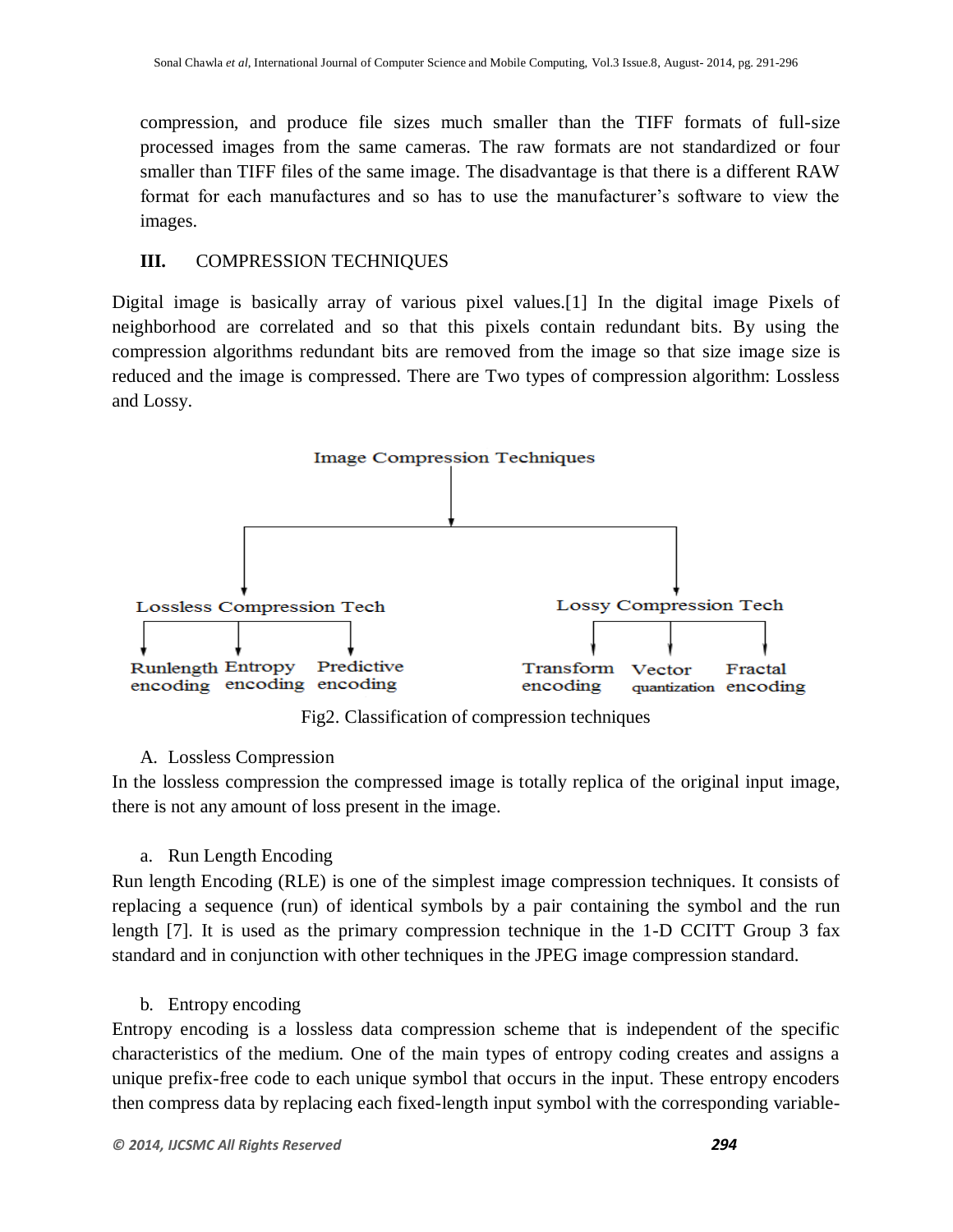length prefix-free output codeword. The length of each codeword is approximately proportional to the negative logarithm of the probability. Therefore, the most common symbols use the shortest codes.

## c. Predictive Coding

Predictive Coding Technique constitute another example of exploration of interpixel redundancy, in which the basic idea to encode only the new information in each pixel. This new information is usually defined as the difference between the actual and the predicted value of the pixel. The predictor's output is rounded to the nearest integer and compared with the actual pixel value: the difference between the two- called prediction error. This error can be encoded by a Variable Length Coding (VLC). The distinctive feature of this method lies in the paradigm used to describe the images. The images are modeled as non-causal random fields

## B. Lossy Compression

In lossy compression the compressed image is not same as the input image, there is some amount of loss is present in the image.

## a. Transform encoding

Transform coding is a type of data compression for "natural" data like audio signals or photographic images. The transformation is typically lossy, resulting in a lower quality copy of the original input. In transform coding, knowledge of the application is used to choose information to discard, thereby lowering its bandwidth. The remaining information can then be compressed via a variety of methods. When the output is decoded, the result may not be identical to the original input, but is expected to be close enough for the purpose of the application.

## b. Vector Quantization

Vector quantization (VQ) technique is the extension of Scalar quantization in multiple dimensions. This technique develops a dictionary of fixed-size vectors which are called code vectors. A given image again partitioned into non-overlapping blocks called image vectors. Then for each image vector, the closest matching vector in the dictionary is determined and its index in the dictionary is used as the encoding of the original image vector.

## c. Fractal Coding

In Fractal Coding decompose the image into segments by using standard image processing techniques such as edge detection, color separation, and spectrum and texture analysis. Then each segment is looked up in a library of fractals. The library actually contains codes called iterated function system (IFS) codes, which are compact sets of numbers. Using a systematic procedure, a set of codes for a given image are determined, such that when the IFS codes are applied to a suitable set of image blocks yield an image that is a very close approximation of the original.